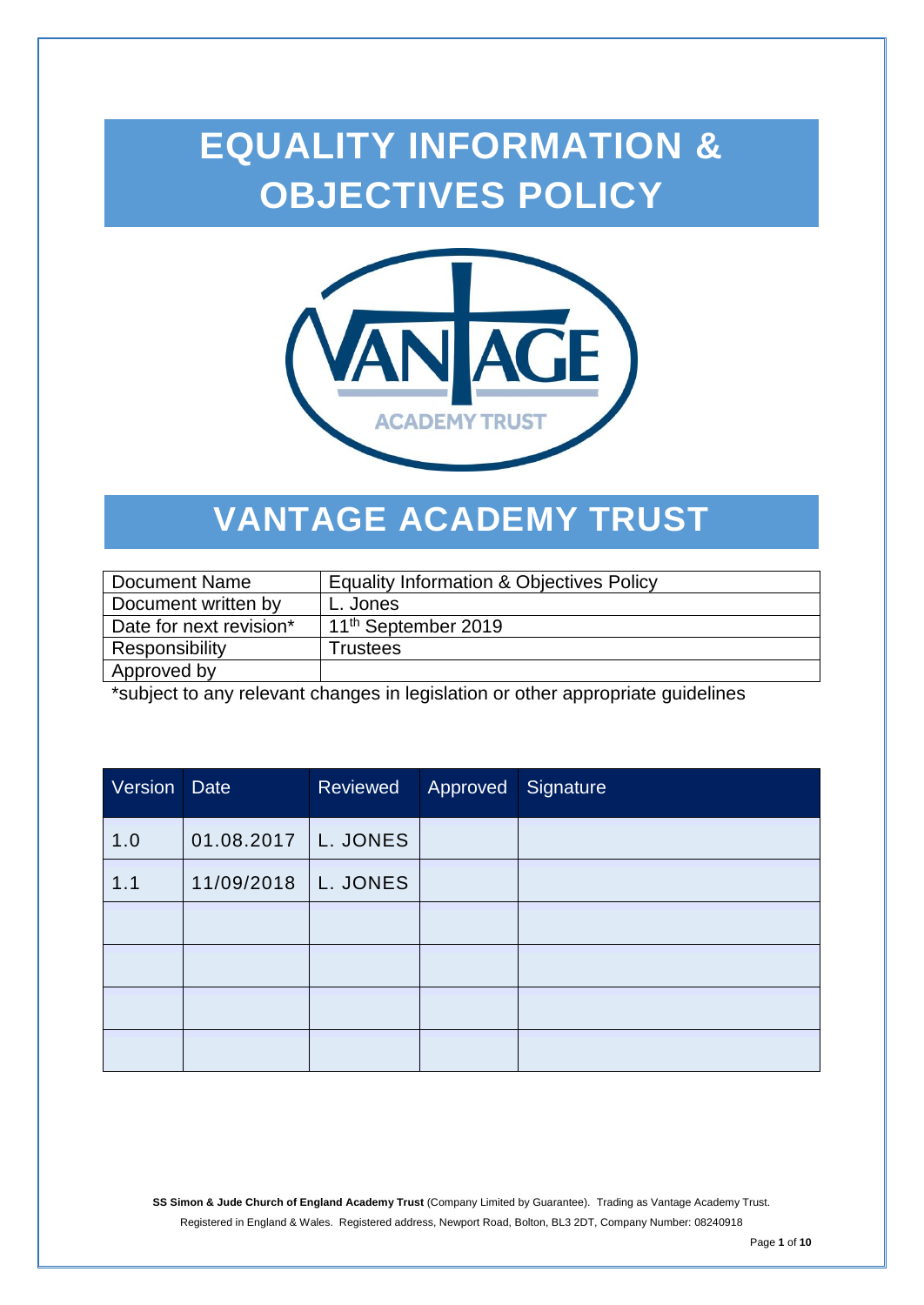### CONTENT

|     |                                               | Page No |
|-----|-----------------------------------------------|---------|
| 1.  | Introduction                                  | 3       |
| 2.  | Legislative Framework                         | 3       |
| 3.  | <b>Principles and Aims</b>                    | 4       |
| 4.  | Objectives                                    | 6       |
| 5.  | Roles and Responsibilities                    | 6       |
| 6.  | <b>Gender Reassignment</b>                    | 8       |
| 7.  | <b>Uniform/Dress Policy</b>                   | 8       |
| 8.  | Curriculum                                    | 9       |
| 9.  | <b>Promoting Equality</b>                     | 9       |
| 10. | <b>Addressing Prejudice Related Incidents</b> | 10      |
| 11. | <b>Appeal Process</b>                         | 10      |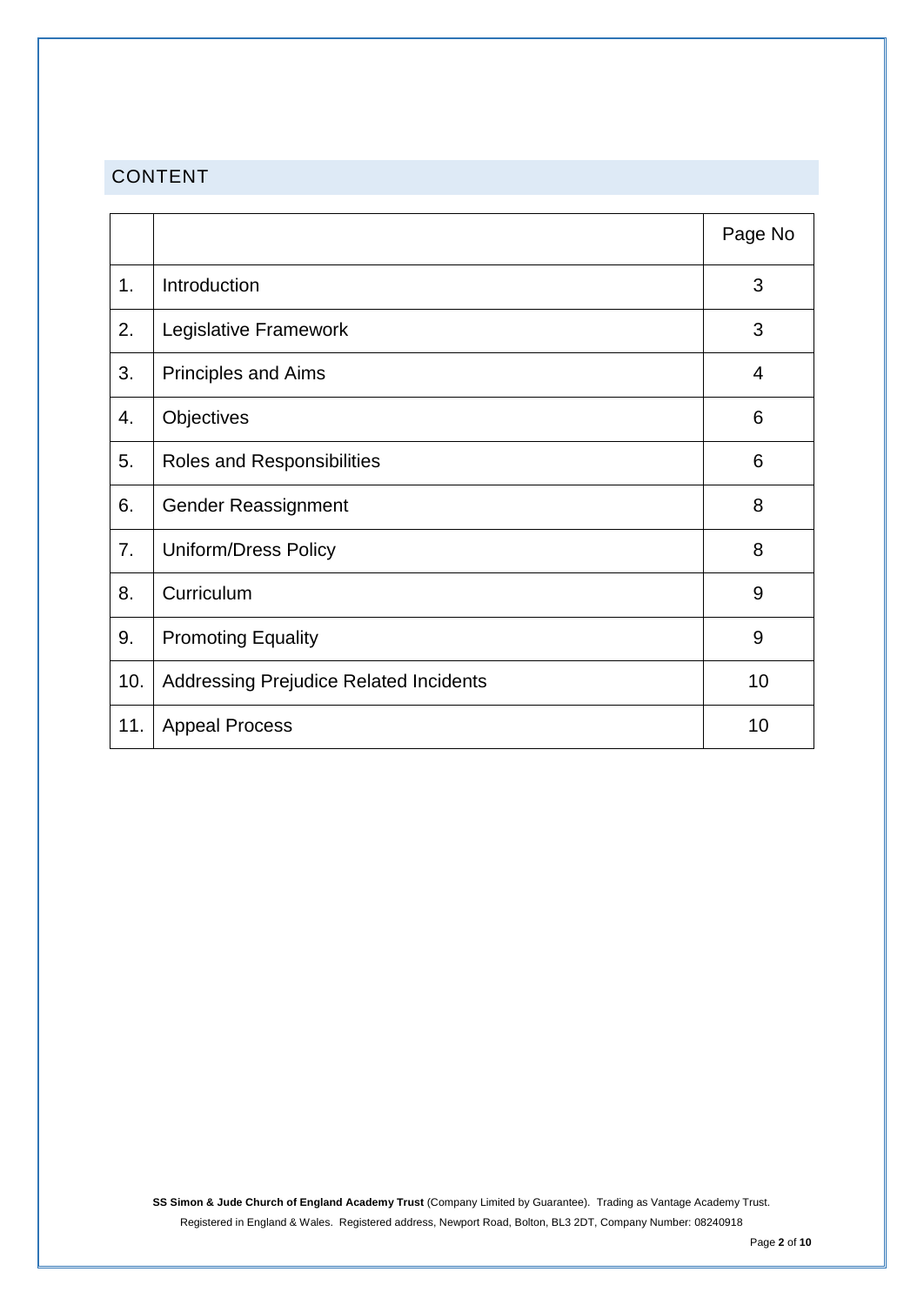#### INTRODUCTION

- 1.1 The Vantage Multi Academy Trust (herein 'the Trust') recognises that certain groups in society have historically been disadvantaged on account of unlawful discrimination they have faced on the basis of their race, gender, disability, religion/belief, sexual orientation or age.
- 1.2 This policy will put in place a range of actions to eliminate prejudice, unlawful discrimination and victimisation within the school community and workforce.

#### LEGISLATIVE FRAMEWORK

- 2.1 This policy has due regard to statutory legislation including, but not limited to, the following:
	- UN Convention on the Rights of the Child
	- UN Convention on the Rights of Persons with Disabilities
	- Human Rights Act 1998
	- Special Educational Needs Regulations 2014
	- Education and Inspections Act 2006
	- Equality Act 2010
	- The Equality Act 2010 (Specific Duties) Regulations 2011
- 2.2 The Equality Act 2010 (herein 'the Act') provides a modern, single legal framework with three broad duties:
	- Eliminate discrimination
	- Advance equality of opportunity
	- Foster good relations
- 2.3 The Trust fully understands the principle of the Act and the work needed to ensure that those with protected characteristics are not discriminated against and are given equality of opportunity.
- 2.4 A "protected characteristic", under the Act, is as follows:
	- Age
	- **Disability**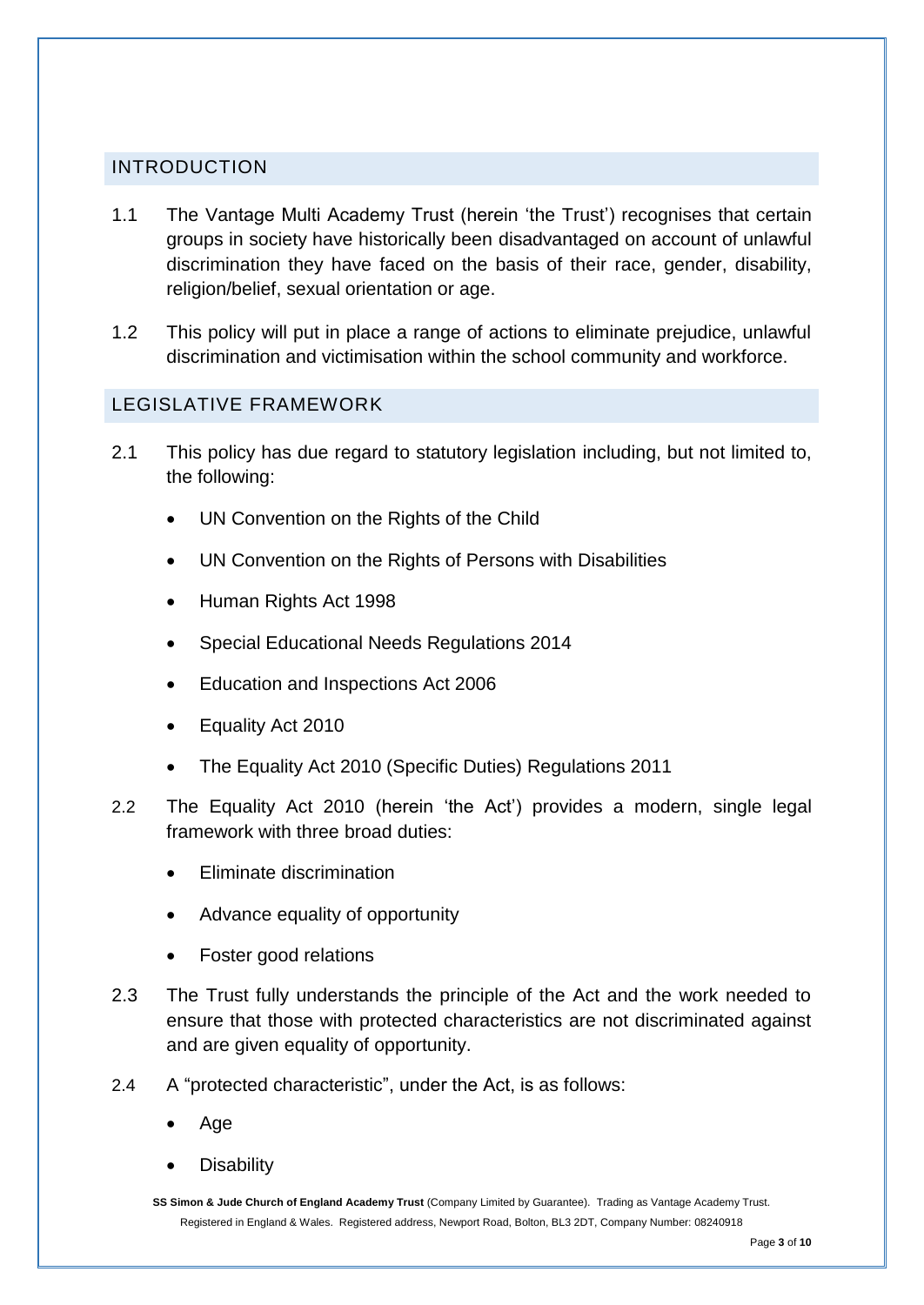- Race, colour, nationality, ethnic or national origin
- Sex (including transgender people)
- Gender reassignment
- Maternity and pregnancy
- Religion and belief
- Sexual orientation
- Marriage and civil partnership (for employees)
- 2.5 The Act makes it unlawful for the responsible body of a school to discriminate against, harass or victimise a pupil or potential pupil:
	- In relation to admission
	- In the way it provides education for pupils
	- In the way it provides pupils access to any benefit, facility or service
	- By excluding a pupil or subjecting them to any other detriment

#### PRINCIPLES AND AIMS

- 3.1 We see all learners and potential learners, and their parents and carers, as of equal value, regardless of their race, gender, disability, religion/belief, sexual orientation or age.
- 3.2 Our policies, procedures and activities must not discriminate but must nevertheless take account of differences of life-experience, outlook and background, and in the kinds of barriers and disadvantages which people may face in relation to their race, gender, disability, religion/belief, sexual orientation or age.
- 3.3 The Trust will promote race equality and have due regard to eliminate unlawful racial discrimination, promote equality of opportunity and promote good relations between people of different racial groups.
- 3.4 The Trust will promote disability equality throughout the school, ensuring quality of opportunity, eliminating unlawful discrimination, eliminating disability-related harassment and encouraging participation by disabled people in public life.
- 3.5 The Trust will promote gender equality by eliminating unlawful discrimination and harassment, and promote equality of opportunity between men and women, girls and boys.

**SS Simon & Jude Church of England Academy Trust** (Company Limited by Guarantee). Trading as Vantage Academy Trust. Registered in England & Wales. Registered address, Newport Road, Bolton, BL3 2DT, Company Number: 08240918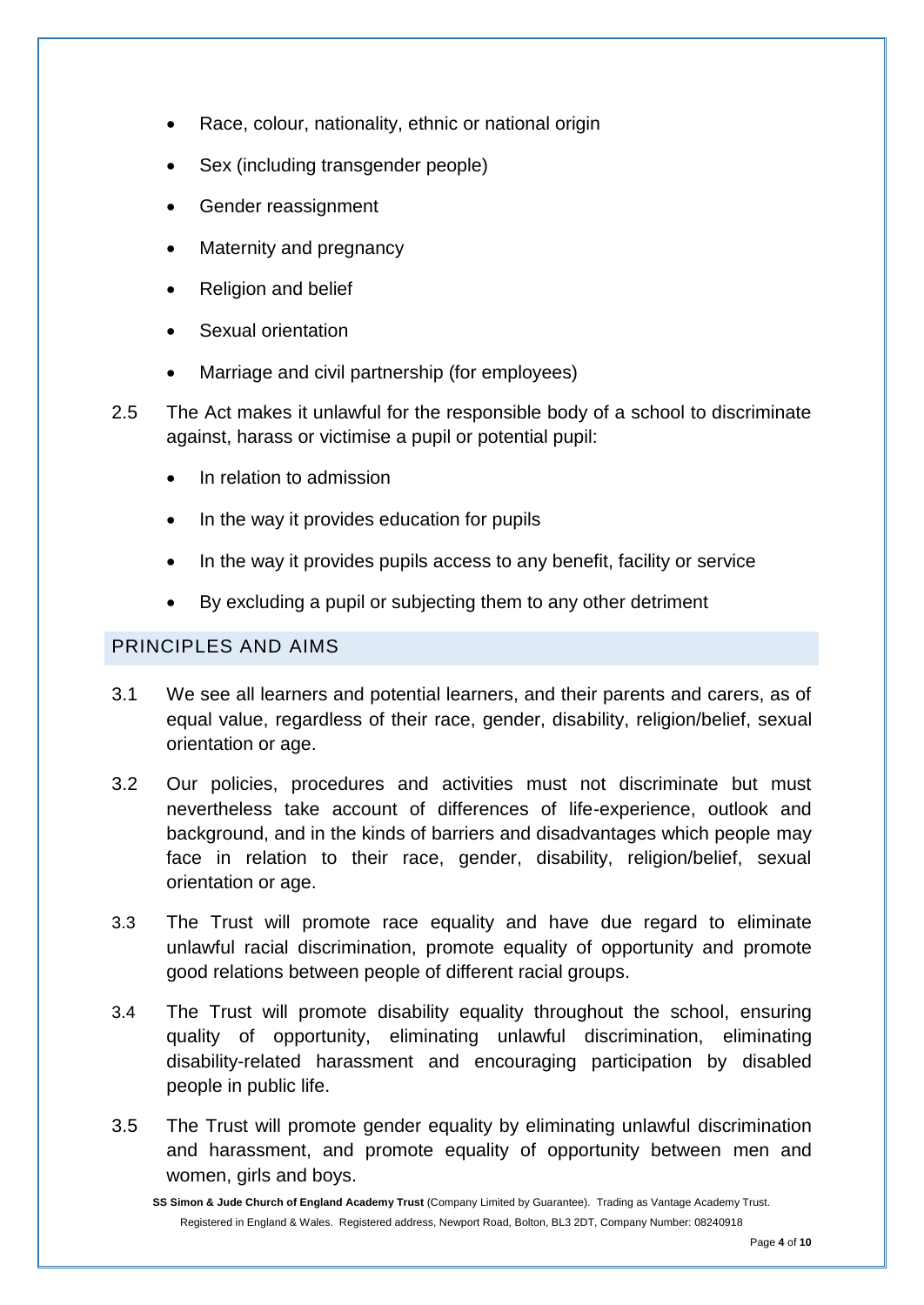- 3.6 Transgender people are explicitly covered by the gender equality duty. For the purposes of this policy, the term 'transgender' refers to an individual whose gender expression or identity is different from that traditionally associated with the sex they were assigned at birth. The Trust will respect the confidentiality of those seeking gender re-assignment and will provide a supportive environment within the social community.
- 3.7 The Trust is opposed to all forms of prejudice and recognises that children and young people who experience any form of prejudice-related discrimination may fare less well in the education system.
- 3.8 The Trust will ensure that all staff comply with the appropriate equality legislation and regulations.
- 3.9 The Trusts Admissions Policy will not discriminate in any way.
- 3.10 All Schools within the Trust will:
	- Ensure staff are aware of their responsibilities, are given necessary training and support, and report progress to the Local Advisory Board (LAB).
	- Ensure that the recording and reporting of equality and diversity is sufficiently scrutinised.
	- Foster positive attitudes and relationships, and a shared sense of cohesion and belonging, and ensure this is promoted in our policies, procedures and activities.
	- Observe good equalities practice in staff recruitment, retention and development, and ensure that all policies and procedures benefit all employees and potential employees regardless of their race, gender, disability, religion/belief, sexual orientation or age, and with full respect for legal rights relating to pregnancy and maternity.
	- Reduce and remove inequalities and barriers should they become apparent.
	- Engage with a range of groups and individuals to ensure that those who are affected by a policy, procedure or activity are consulted and involved in the design of new policies, and in the review of existing ones.
	- Ensure that policies, procedures and activities benefit society as a whole, both locally and nationally, by fostering greater social cohesion, and greater participation in the public life of everyone, regardless of their race, gender, disability, religion/belief, sexual orientation or age.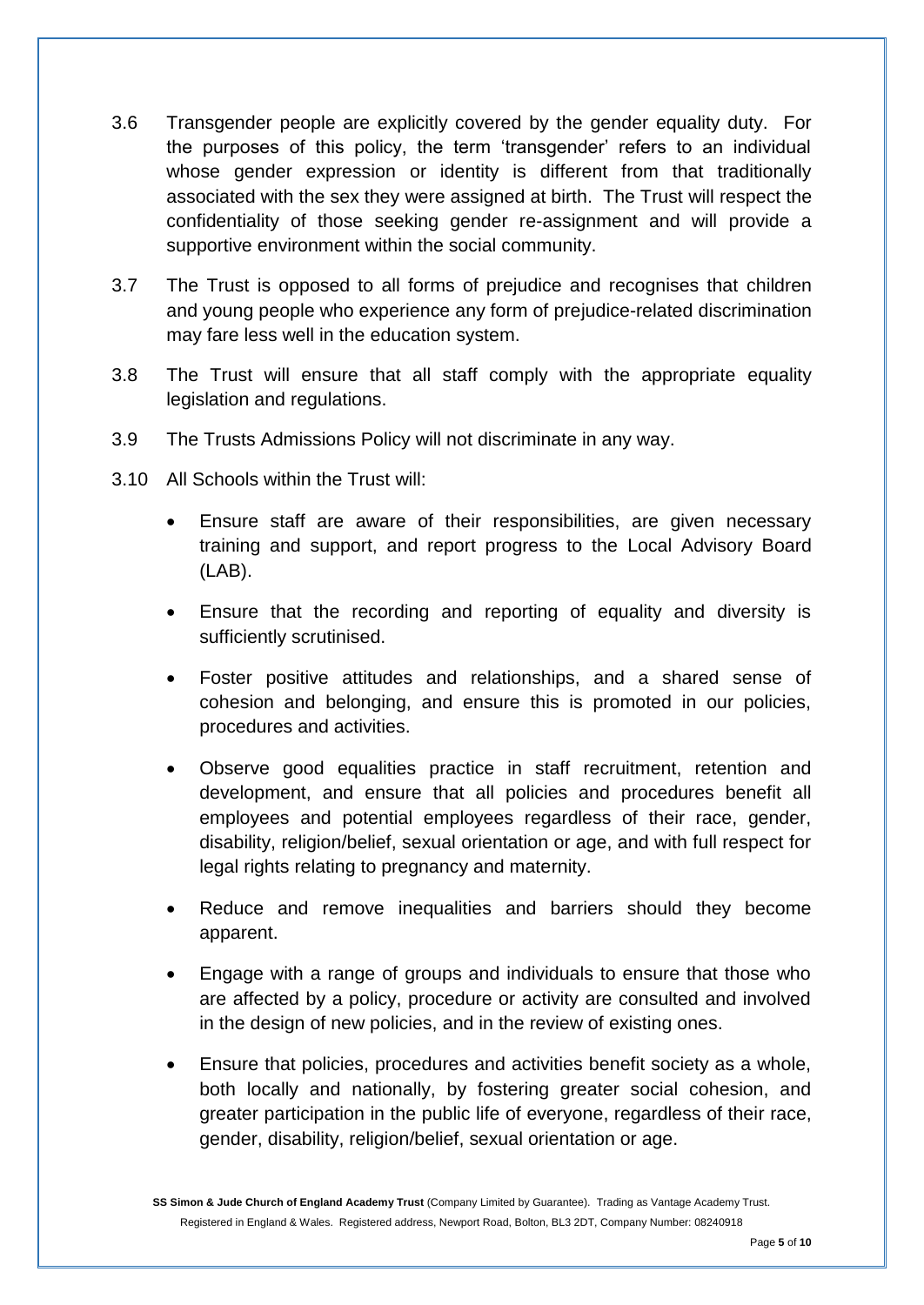Ensure staff promote an inclusive and collaborative ethos in the school, challenging inappropriate language and behaviour, responding appropriately to incidents of discrimination and harassment, and showing appropriate support for pupils with additional needs, maintaining a good level of awareness of issues surrounding equalities.

#### **OBJECTIVES**

- 4.1 Whilst continuously aiming to improve the implementation of equality-related policies and procedures, the Trust has established the following objectives:
	- To monitor changes to the curriculum to ensure they result in good outcomes for pupils in all vulnerable groups, and to review the curriculum in light of new performance measures.
	- To implement effective strategies to support pupils in all vulnerable groups.
	- To improve the quality of support for pupils in all vulnerable groups in the classroom.
	- To continue to explore the use of new technologies to support pupils in all vulnerable groups in accessing their learning.

#### ROLES AND RESPONSIBILITIES

- 5.1 The LAB will:
	- Ensure that the Trust complies with the appropriate equality legislation and regulations.
	- Meet its obligations under the Public Sector Equality Duty to publish equality objectives.
	- Ensure that the Trust's policies and procedures are developed and implemented with appropriate equality impact assessments informing future plans.
	- Ensure that the recording and reporting of equality and diversity data is sufficiently scrutinised.
	- Ensure that the Admissions Policy does not discriminate in any way.
	- Ensure equal opportunities in its staff recruitment and promotion practices, Continuing Professional Development (CPD) programmes and in membership of the LAB.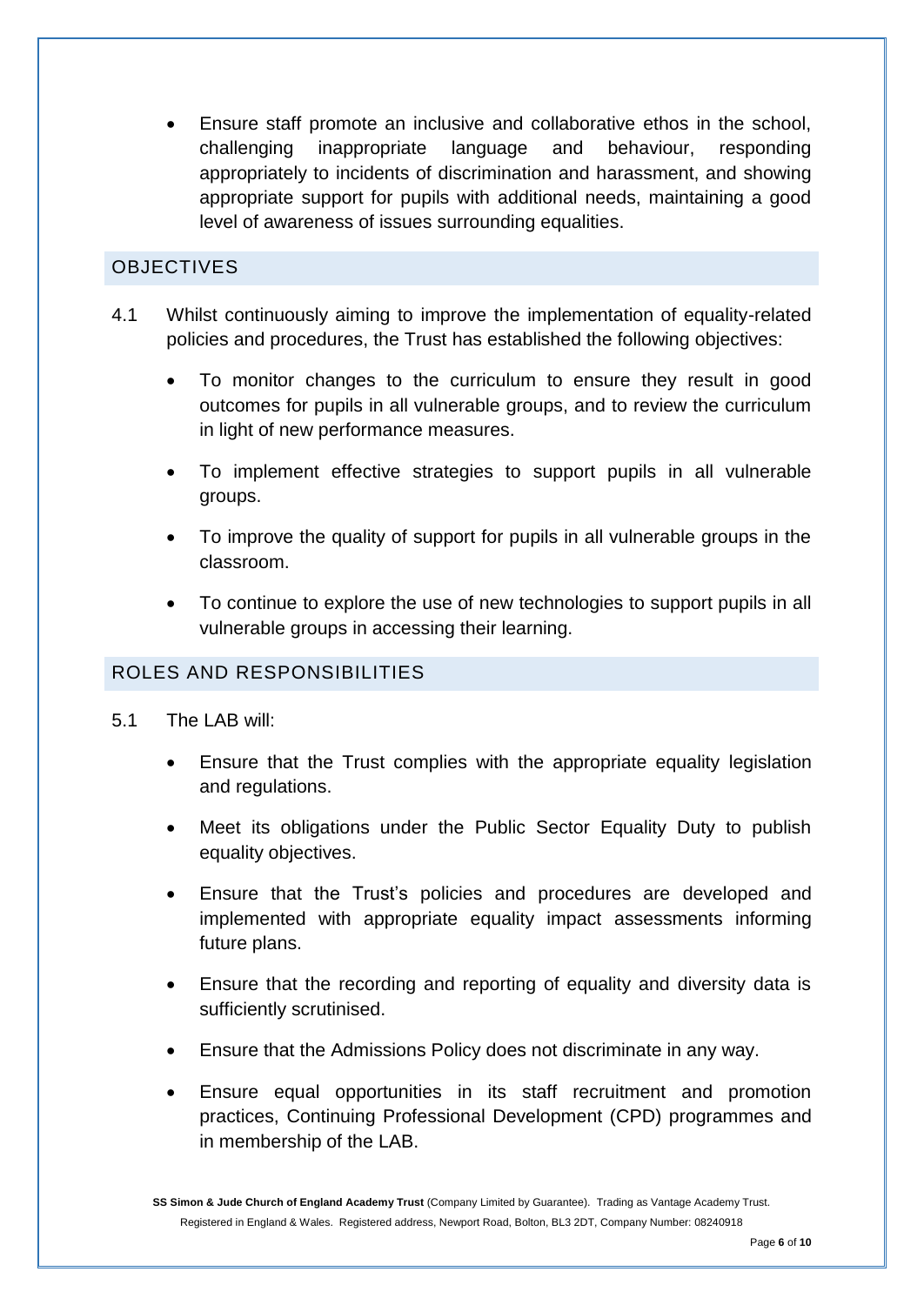- Proactively recruit high-quality applicants from under-represented groups.
- Provide information in appropriate and accessible formats.
- Ensure that the necessary disciplinary measures are in place to enforce this policy.
- 5.2 The School Principal will:
	- Implement the policy and its procedures.
	- Ensure that all staff members receive the appropriate equality and diversity training as part of their HR induction and CPD.
	- Ensure that all parents, visitors and contractors are aware of, and are in compliance with, the provisions of this policy.
	- Actively challenge and take appropriate action in any case of discriminatory practice.
	- Address any reported incidents of harassment or bullying in line with DfE guidance.
- 5.3 Employees will:
	- Be mindful of any incidence of harassment or bullying in the school.
	- Address any minor issues of harassment or bullying in the school and report any major breaches of the policy to the School Principal.
	- Identify and challenge bias and stereotyping within the curriculum and the school's culture.
	- Promote equality and good relations, and not harass or discriminate in any way.
	- Monitor students' progress and academic needs to ensure the appropriate support is in place.
	- Keep up-to-date with equality legislation and its application by attending the appropriate training.
- 5.4 Students will:
	- Not discriminate or harass any other pupil or staff member.
	- Actively encourage equality and diversity in the school by contributing their cultural experiences and values.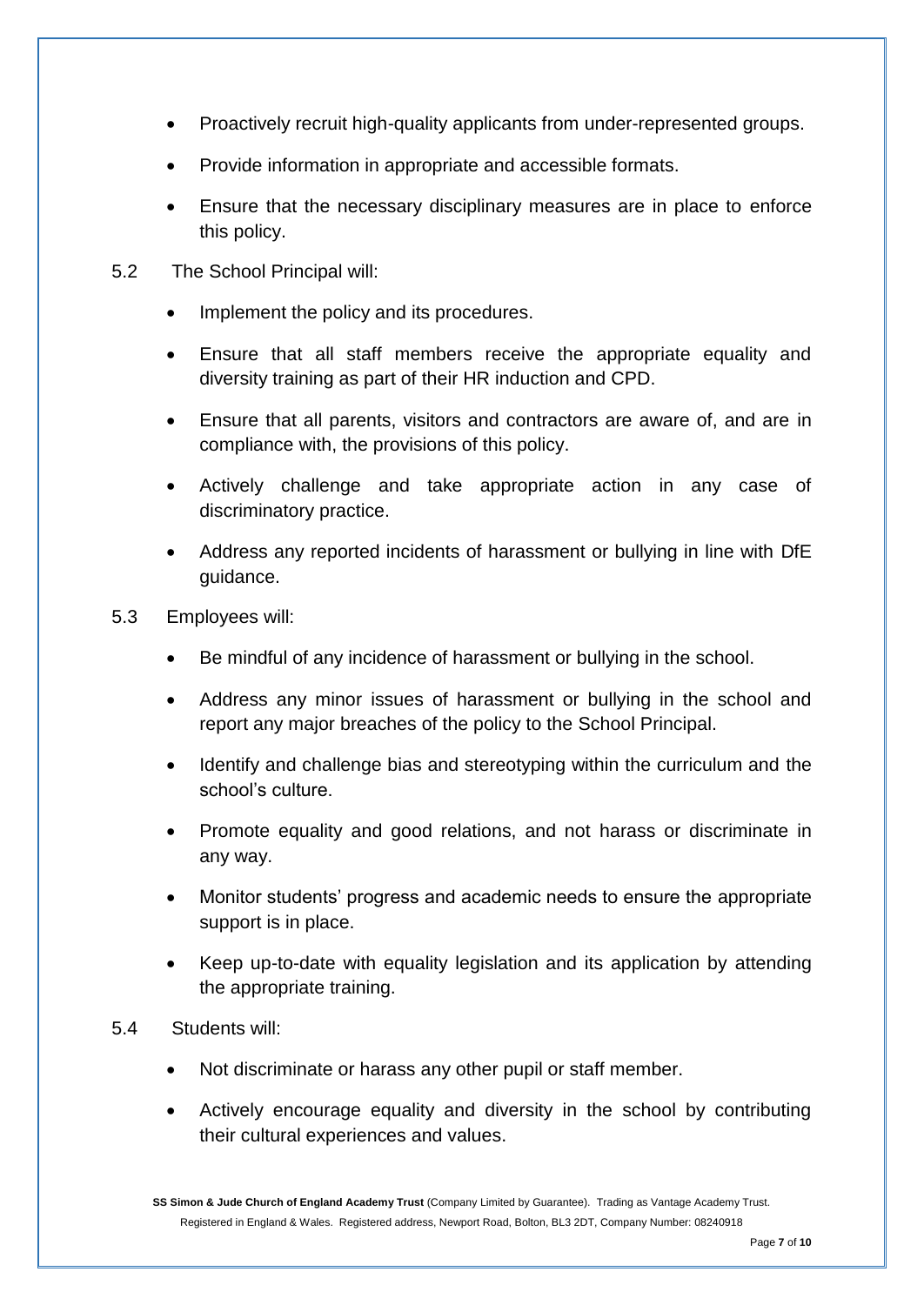- Report any incidences of bullying or harassment, whether to themselves or to others, to the School Principal or Learning Mentor or to another member of the school staff.
- Abide by all the school's equality and diversity policies, procedures and codes.
- 5.5 The Trust will have an Equality Policy on its Schools' website, in order to demonstrate how it is complying with the Public Sector Equality Duty in the Equality Act 2010, and advancing equality of opportunity.

#### GENDER REASSIGNMENT

- 6.1 The Act ensures legal protection against discrimination (direct or indirect) for everyone under the nine protected characteristics mentioned previously, including gender reassignment.
- 6.2 A person has the protected characteristic of gender reassignment if that person is proposing to undergo, is undergoing or has undergone a process (or part of a process) for the purpose of reassigning the person's sex by changing physiological or other attributes of sex.
- 6.3 All members of staff and pupils have a right to privacy, which includes the right to keep one's transgender status confidential. School staff should not disclose information that may reveal a child or other staff members transgender status.
- 6.4 The school will appoint a staff member (Inclusion Leader) in whom any transgender child can confide and who can deal with any issues that may arise, for instance bullying or harassment.
- 6.5 A glossary of terminology related to the transgender field can be found on the Gender Identity Research and Education Society Website.

#### UNIFORM/DRESS POLICY

- 7.1 The Act does not deal specifically with school uniform or other aspects of appearance, such as hair colour and style, and the wearing of jewellery and make-up, but the general requirement not to discriminate in the treatment of pupils applies here in relation to other aspects of the school policy.
- 7.2 The Trust will ensure that blanket uniform policies do not discriminate because of race, gender, disability, religion/belief, sexual orientation or age. The Trust will be sensitive to the needs of different cultures, races and religions and act reasonably in accommodating these needs, without compromising important school policies, such as school safety or discipline.

**SS Simon & Jude Church of England Academy Trust** (Company Limited by Guarantee). Trading as Vantage Academy Trust. Registered in England & Wales. Registered address, Newport Road, Bolton, BL3 2DT, Company Number: 08240918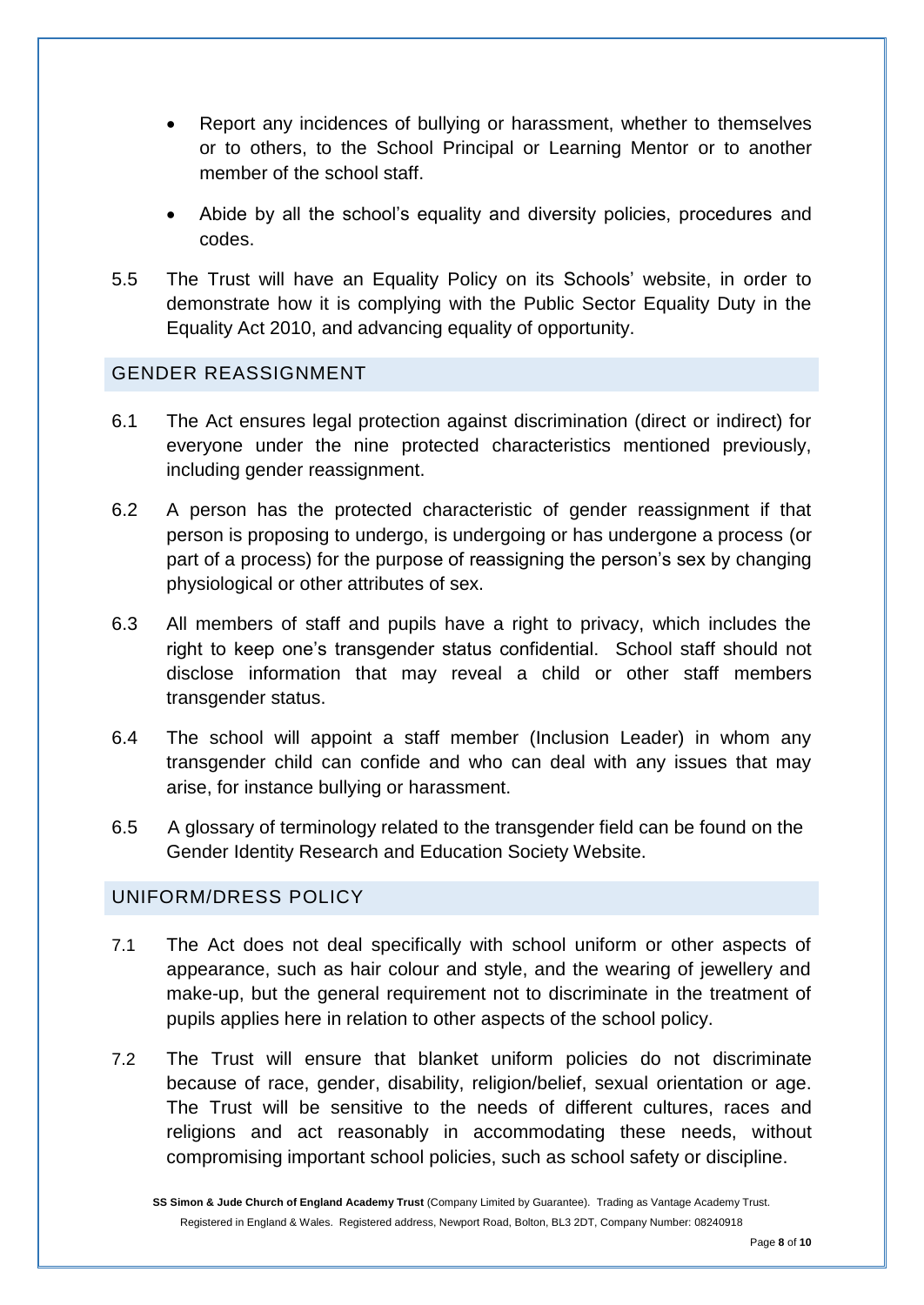#### CURRICULUM

- 8.1 All pupils will be entitled to access to a curriculum and to teaching and learning opportunities which meet their needs, including extra support where this has been identified as a statutory need. When planning the curriculum, the school will take every opportunity to promote and advance equality.
- 8.2 The school will develop an appropriate curriculum for all pupils in all vulnerable groups.

#### PROMOTING EQUALITY

- 9.1 In order to meet our objectives, the school has identified the following priorities:
	- 9.1.1 The Trust will provide auxiliary aids that are directly related to disabled children's educational needs as a reasonable adjustment so they can integrate wholly in all parts of school life.
	- 9.1.2 Staff will ensure that all pupils are able to take part in extra-curricular activities and residential visits, and the school will monitor uptake of these visits to ensure no one is disadvantaged on the grounds of a protected characteristic.
	- 9.1.3 The Trust will ensure that all forms of prejudice-motivated bullying is taken seriously and dealt with equally and firmly.
	- 9.1.4 Tasks will be differentiated to meet the abilities and learning styles of all pupils.
	- 9.1.5 There will be a clearly defined disciplinary system, which will be consistently enforced.
	- 9.1.6 The school will ensure access for disabled children and young people to the school curriculum and will take necessary steps to meet pupils' needs by using a variety of approaches and planning reasonable adjustments for disabled pupils, enabling our pupils to take as full a part as possible in the activities of the school.
	- 9.1.7 The school will ensure there is adequate access to the physical environment of the school.
	- 9.1.8 The school will differentiate the delivery of written information to disabled children and young people if needed.
	- 8.1.9 The school will seek the views of advisory staff, outside agencies and local schools.